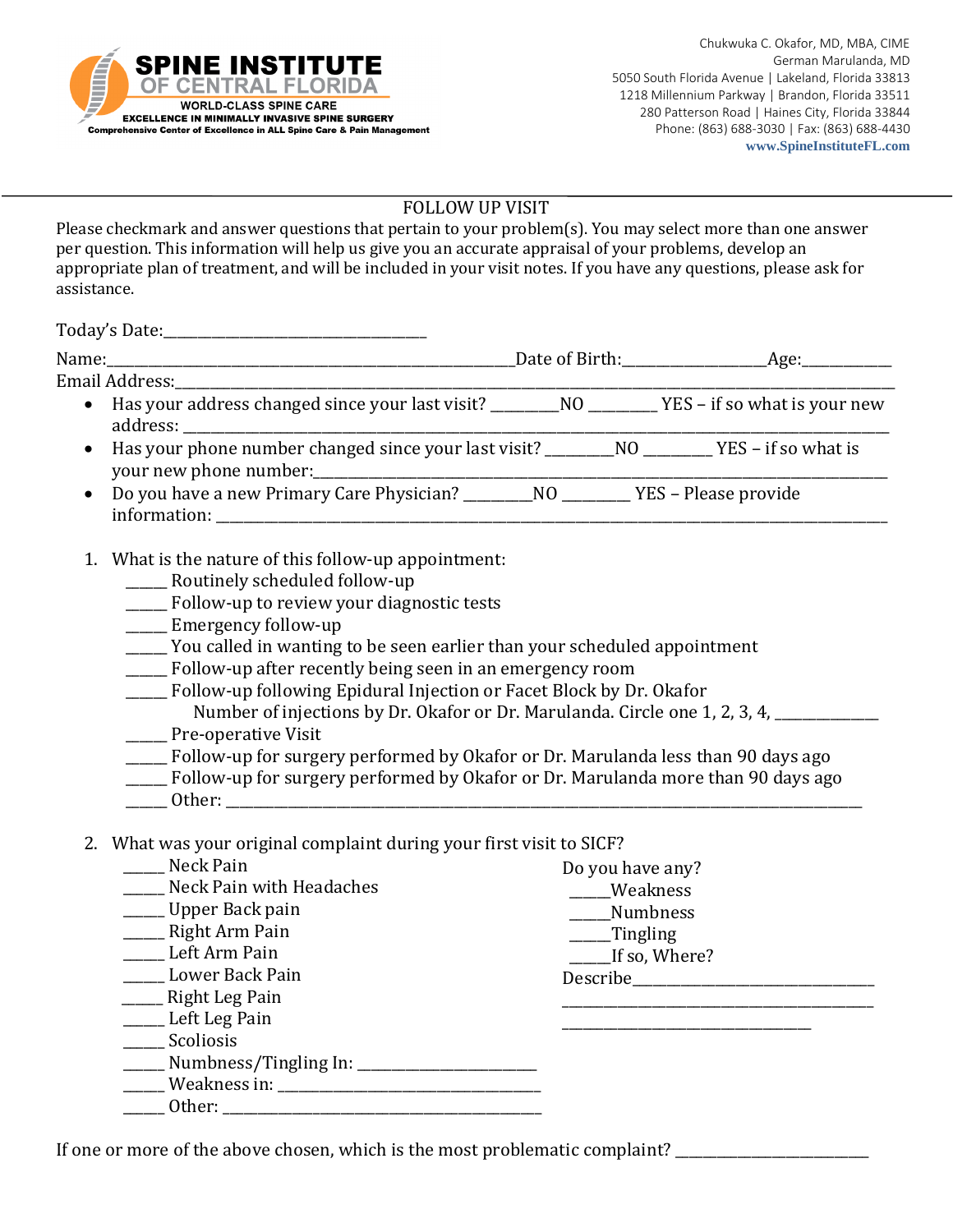| 3. Any "New" injury or accident since your last visit? _____NO ______YES – If so please describe:                                                                                                                                                                                                                                                                                                                         |
|---------------------------------------------------------------------------------------------------------------------------------------------------------------------------------------------------------------------------------------------------------------------------------------------------------------------------------------------------------------------------------------------------------------------------|
| 4. Are you experiencing any "New" or changed symptoms (different from what you had during your                                                                                                                                                                                                                                                                                                                            |
|                                                                                                                                                                                                                                                                                                                                                                                                                           |
|                                                                                                                                                                                                                                                                                                                                                                                                                           |
| 7. To the best of your knowledge, can you take anti-inflammatory medication? ____YES ____NO<br>If "NO" please state the reason why you are not able to take this medication:                                                                                                                                                                                                                                              |
| 8. Current Smoking Status?<br>Non-smoker<br>______ Quit smoking since last visit<br>Still smoke<br>Use smokeless tobacco                                                                                                                                                                                                                                                                                                  |
| 9. Which term best describes your<br>10. Which Term Best Describes your arm/leg<br>neck/back pain?<br>pain?<br>$\frac{1}{2}$ Sharp<br>_______ Sharp<br>______ Stabbing<br>______ Stabbing<br>$\frac{1}{2}$ Burning<br>$\frac{1}{2}$ Burning<br>Like Electricity<br>Like Electricity<br>$\rule{1em}{0.15mm}$ Dull<br>$\rule{1em}{0.15mm}$ Dull<br>______ Ache<br>_____ Ache<br>Pins and Needles<br><b>Pins and needles</b> |
| When did the problem start?<br>11. Since your last visit, your symptoms?                                                                                                                                                                                                                                                                                                                                                  |
| [%] Have Improved (what percentage improvement___________%)<br>_____ Have stayed the same<br>_____ Have worsened<br>_____ Come and goes (fluctuates)<br>Went from constant to intermittent                                                                                                                                                                                                                                |

12. What time of the day is pain most intense? (check all that apply) \_\_\_\_\_\_ On first arising in the morning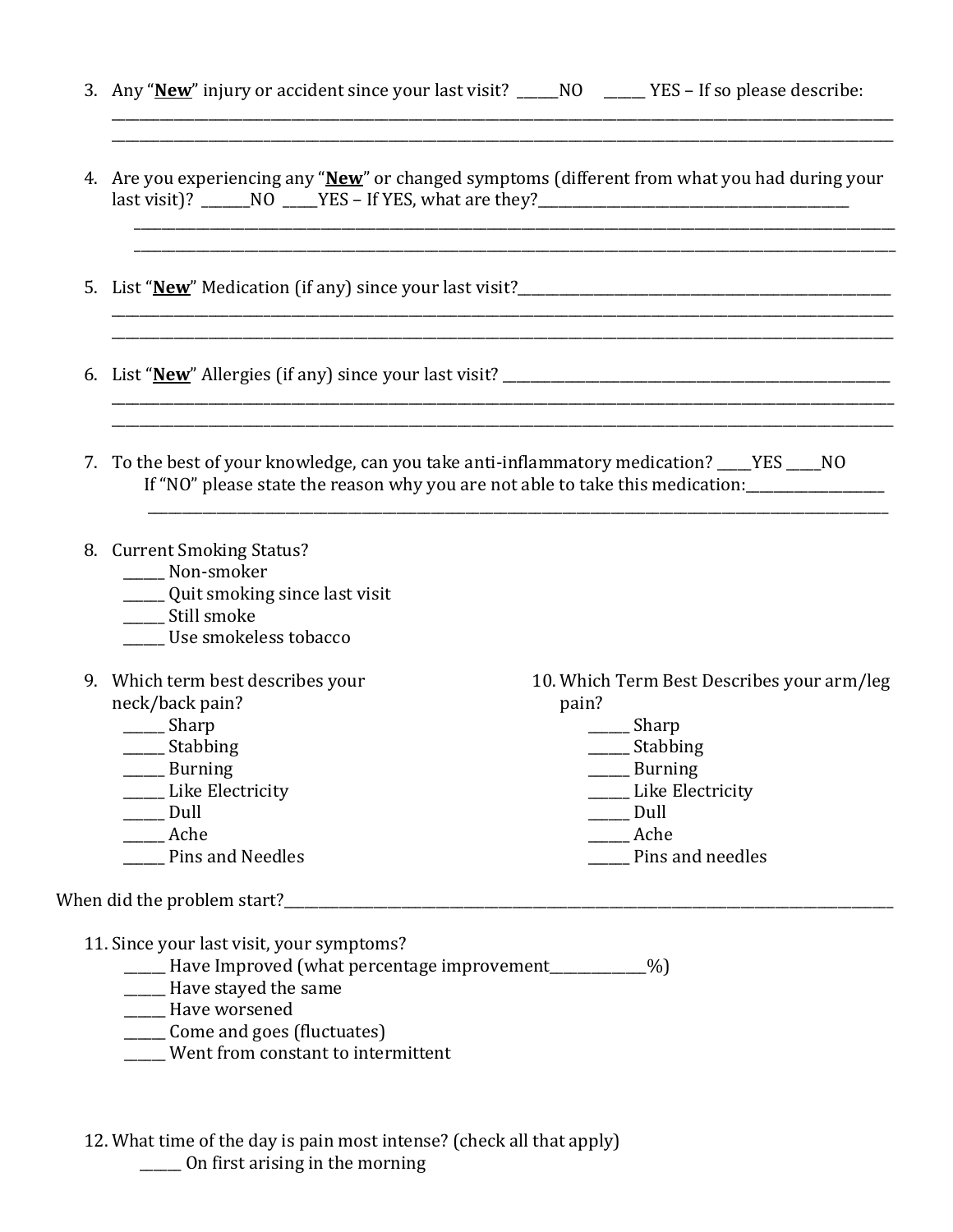| ______Activity in General<br>______0ther/Comments_______<br>____Nothing in particular                                                                                                                                                                                                  |
|----------------------------------------------------------------------------------------------------------------------------------------------------------------------------------------------------------------------------------------------------------------------------------------|
| __Nothing in particular                                                                                                                                                                                                                                                                |
| Does the pain keep you from sleeping?<br>Never<br>_____Occasionally<br>___Frequently                                                                                                                                                                                                   |
| ____YES, Can walk less than 1 block<br>_____YES, Non-ambulatory (cannot walk)                                                                                                                                                                                                          |
| Do you use any of the following assistive device(s) for ambulation? (check all that apply)<br>_____Wheelchair ______Cane<br>____Walker ______Crutches<br>If "YES" how long have you been using these assistive devices: __________________<br>Frequently _____Occasionally _____Rarely |
|                                                                                                                                                                                                                                                                                        |
| 18. Are you presently or recently experiencing any of the following? (check all that applies)<br>___ Nausea<br>____ Difficulty with urination<br>____ Vomiting<br>____ Burning with urination<br>____ Constipation                                                                     |
| If you checked any of the symptoms in this question, does your Primary Care Physician know                                                                                                                                                                                             |

about these symptoms you check above in question #17? \_\_\_\_\_\_\_ YES \_\_\_\_\_\_NO

If you answer is "NO" make sure to notify your Primary Care Physician after this visit.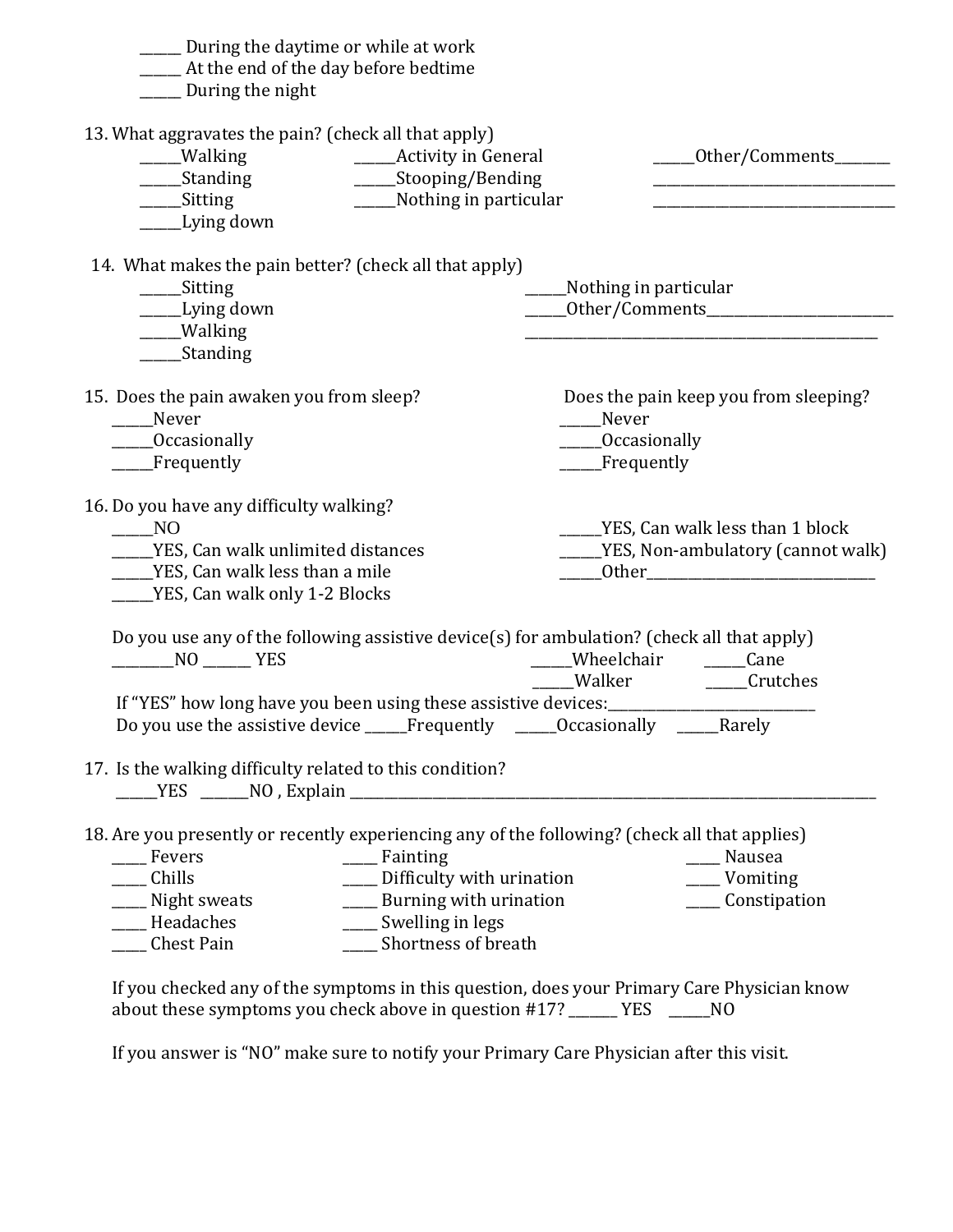# REVIEW OF SYSTEMS

#### Have you *recently* experienced any of the following?

|              | Constitutional                          |                           |                            | Cardiovascular (Heart)                      |            |           |
|--------------|-----------------------------------------|---------------------------|----------------------------|---------------------------------------------|------------|-----------|
|              | Weight gain                             | <b>YES</b>                | <b>NO</b>                  | Chest pain                                  | <b>YES</b> | <b>NO</b> |
|              | Weight loss                             | <b>YES</b>                | <b>NO</b>                  | Palpitations                                | <b>YES</b> | <b>NO</b> |
|              | Fevers                                  | <b>YES</b>                | <b>NO</b>                  | Swelling in lower extremities               | <b>YES</b> | <b>NO</b> |
|              | Chills                                  | <b>YES</b>                | <b>NO</b>                  |                                             |            |           |
|              | Night sweats                            | <b>YES</b>                | <b>NO</b>                  | Hematologic                                 |            |           |
|              |                                         |                           |                            | <b>Bleeding tendencies</b>                  | <b>YES</b> | <b>NO</b> |
| Psychiatric  |                                         |                           | <b>Bruising tendencies</b> | <b>YES</b>                                  | <b>NO</b>  |           |
|              | Anxiety                                 | <b>YES</b>                | <b>NO</b>                  | Anemia                                      | <b>YES</b> | <b>NO</b> |
|              | Depression                              | <b>YES</b>                | <b>NO</b>                  | Emboli (blood clots)                        | <b>YES</b> | <b>NO</b> |
|              | Disorientation                          | <b>YES</b>                | <b>NO</b>                  | Swollen glands                              | <b>YES</b> | <b>NO</b> |
|              | Loss of memory                          | <b>YES</b>                | <b>NO</b>                  |                                             |            |           |
|              |                                         |                           |                            | Gastrointestinal                            |            |           |
| Eyes         |                                         |                           |                            | Heartburn                                   | <b>YES</b> | <b>NO</b> |
|              | <b>Vision Loss</b>                      | <b>YES</b>                | <b>NO</b>                  | Blood in stool                              | <b>YES</b> | <b>NO</b> |
|              | Double Vision                           | <b>YES</b>                | <b>NO</b>                  | Stool black in color                        | <b>YES</b> | <b>NO</b> |
|              |                                         |                           |                            | Difficulty swallowing                       | <b>YES</b> | <b>NO</b> |
| Skin         |                                         |                           |                            | Change in bowel habits                      | <b>YES</b> | <b>NO</b> |
|              | Changes in moles                        | <b>YES</b>                | <b>NO</b>                  | Nausea                                      | <b>YES</b> | <b>NO</b> |
|              | <b>Breast Lumps</b>                     | <b>YES</b>                | <b>NO</b>                  | Vomiting                                    | <b>YES</b> | <b>NO</b> |
|              | Rashes                                  | <b>YES</b>                | <b>NO</b>                  |                                             |            |           |
|              | Itching                                 | <b>YES</b>                | <b>NO</b>                  | Musculoskeletal                             |            |           |
|              |                                         |                           |                            | Weakness                                    | <b>YES</b> | <b>NO</b> |
|              | Ear / Nose / Throat                     |                           |                            | Joint Pain                                  | <b>YES</b> | <b>NO</b> |
|              | <b>Nose Bleeds</b>                      | <b>YES</b>                | <b>NO</b>                  | <b>Joint Stiffness</b>                      | <b>YES</b> | <b>NO</b> |
|              | <b>Difficulty Speaking (Hoarseness)</b> | <b>YES</b>                | <b>NO</b>                  | <b>Muscle Stiffness</b>                     | <b>YES</b> | <b>NO</b> |
|              | <b>Hearing Loss</b>                     | <b>YES</b>                | <b>NO</b>                  |                                             |            |           |
|              |                                         |                           |                            | Genitourinary                               |            |           |
| Neurological |                                         | <b>Frequent Urination</b> | <b>YES</b>                 | <b>NO</b>                                   |            |           |
|              | <b>Dizziness</b>                        | <b>YES</b>                | <b>NO</b>                  | Difficulty with urination                   | <b>YES</b> | <b>NO</b> |
|              | Fainting                                | <b>YES</b>                | <b>NO</b>                  | <b>Blood in Urine</b>                       | <b>YES</b> | <b>NO</b> |
|              | <b>Frequent Headaches</b>               | <b>YES</b>                | <b>NO</b>                  |                                             |            |           |
|              | Disorientation                          | <b>YES</b>                | <b>NO</b>                  | Immunologic                                 |            |           |
|              |                                         |                           |                            | <b>Frequent Infections</b>                  | <b>YES</b> | <b>NO</b> |
| Respiratory  |                                         |                           |                            |                                             |            |           |
|              | Coughing / Wheezing                     | <b>YES</b>                | <b>NO</b>                  | Dr. Signature: Management of the Signature: |            |           |
|              | Shortness of Breath                     | <b>YES</b>                | <b>NO</b>                  |                                             |            |           |

### **PATIENTS, PLEASE PROCEED TO THE NEXT PAGE…**

#### OFFICE USE ONLY

(one of the 2 boxes below will be checked off by Physician during your visit)

- □ Informed patient to notify his/her primary care physician of any of the above positive review of systems. Patient verbally expressed understanding this instruction, and agrees to do so.
- □ Patient states that his/her Primary Care Physician is aware of all positive review of systems above.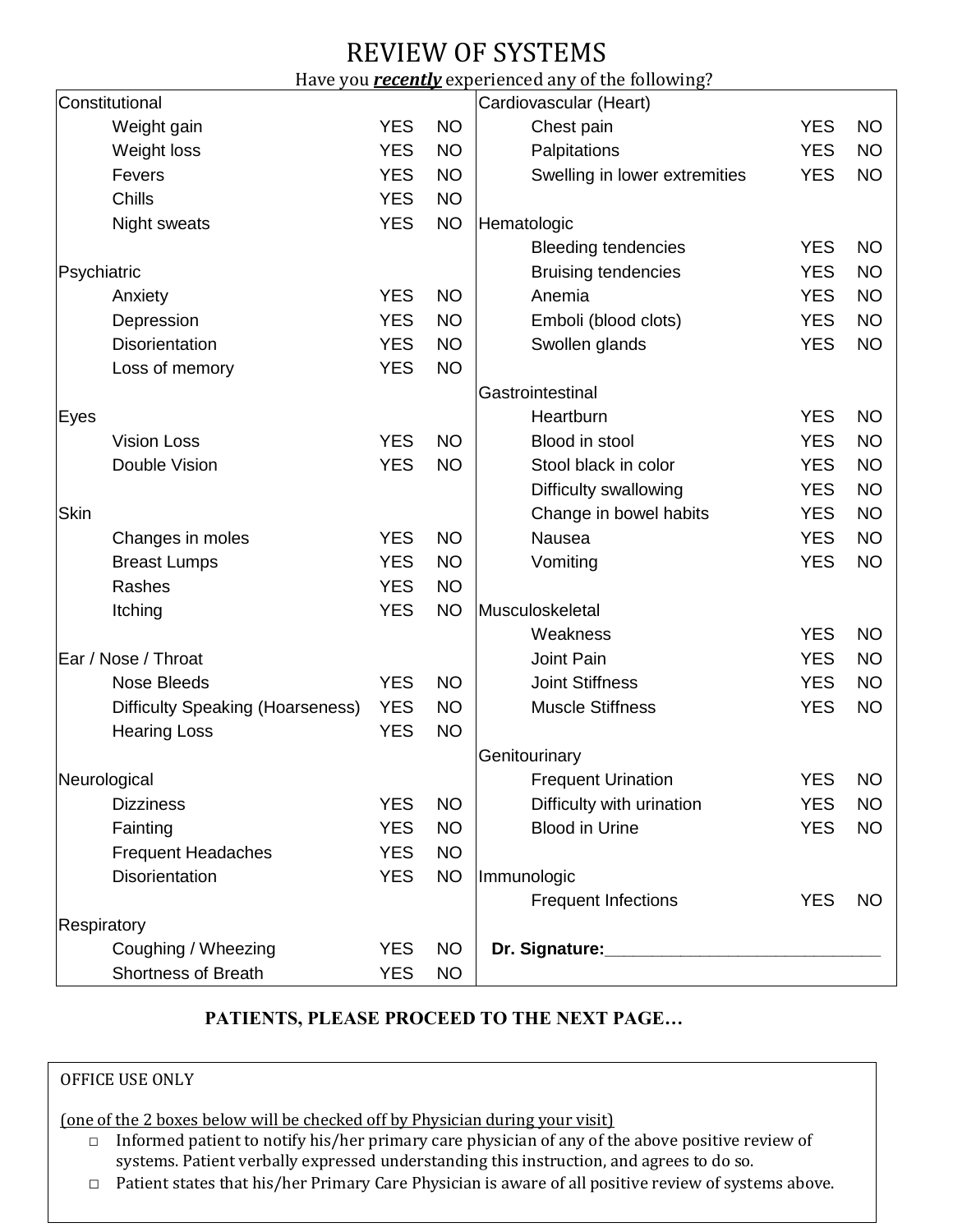| 19. Any <b>CHANGES</b> in Employment/Work Status since your last visit? ______ YES _____NO                                                                                  |          |
|-----------------------------------------------------------------------------------------------------------------------------------------------------------------------------|----------|
| What is your current work status?:                                                                                                                                          |          |
| __Regular employment - NO restrictions                                                                                                                                      |          |
| Full time with restrictions                                                                                                                                                 |          |
| Part Time with restrictions                                                                                                                                                 |          |
| Part Time with restrictions                                                                                                                                                 |          |
| _____Part Time due to a spine problem                                                                                                                                       |          |
| _____Part Time due to other medical reason, specify _____________________________                                                                                           |          |
| __Retired by choice                                                                                                                                                         |          |
| _____Retired due to a spine problem                                                                                                                                         |          |
| _____Retired due to other medical reason, specify________________________________                                                                                           |          |
| ____Unemployed - Looking for work with NO restrictions                                                                                                                      |          |
| ____Unemployed - Looking for light duty work                                                                                                                                |          |
| ____Unemployed                                                                                                                                                              |          |
| _____Currently not working due to a spine problem                                                                                                                           |          |
| Currently not working due to other medical reason, specify______________________<br>_____Student (what grade level, or type of training are you undergoing?________________ |          |
|                                                                                                                                                                             |          |
| If NOT working, are you on Disability? _____YES _____NO                                                                                                                     |          |
| 20. Do you have a <b>FAMILY HISTORY</b> of any of these diseases (check all that are appropriate).                                                                          |          |
| Heart Disease<br>Scoliosis<br>____None                                                                                                                                      |          |
| _____Back /Neck problems _____Hypertension                                                                                                                                  |          |
| _Cancer                                                                                                                                                                     |          |
| Rheumatoid Arthritis<br><b>Diabetes</b>                                                                                                                                     |          |
|                                                                                                                                                                             |          |
| 21. Since your last visit have you had any of the following done:                                                                                                           |          |
| a. Diagnostic Studies/Test relating to your problem or injury (check all that apply).                                                                                       |          |
| ______X-Rays _________EMG                                                                                                                                                   | Lab Work |
| ____CT Scans _________Whole Body Bone Scan ________                                                                                                                         | None     |
|                                                                                                                                                                             |          |
|                                                                                                                                                                             |          |
| b. Surgery? _____ $NO$ ______YES                                                                                                                                            |          |
|                                                                                                                                                                             |          |
|                                                                                                                                                                             |          |
| Date of Surgery<br><u>Date of Surgery</u>                                                                                                                                   |          |
|                                                                                                                                                                             |          |
| c. Have you had one or more of the following procedures since your last visit?                                                                                              |          |
| • Epidural Injection<br>NO YES                                                                                                                                              |          |
| $M = N0$ $YES$<br>• Facet Block Injection                                                                                                                                   |          |
| • Rhizotomy<br>$M = N0$ $YES$                                                                                                                                               |          |
|                                                                                                                                                                             |          |
| If "YES" did, you get:                                                                                                                                                      |          |
| ____Temporary Relief _____No Relief ____ Lasting Relief of your Symptoms                                                                                                    |          |
| If Temporary Relief, How long did the relief last ________Minutes   Hours  Days   Weeks                                                                                     |          |
| d. Are you currently attending a Physical Therapy Program? _____YES _____NO                                                                                                 |          |
| e. Are you participating in a Home Exercise Program? _____YES _____NO                                                                                                       |          |
|                                                                                                                                                                             |          |
|                                                                                                                                                                             |          |